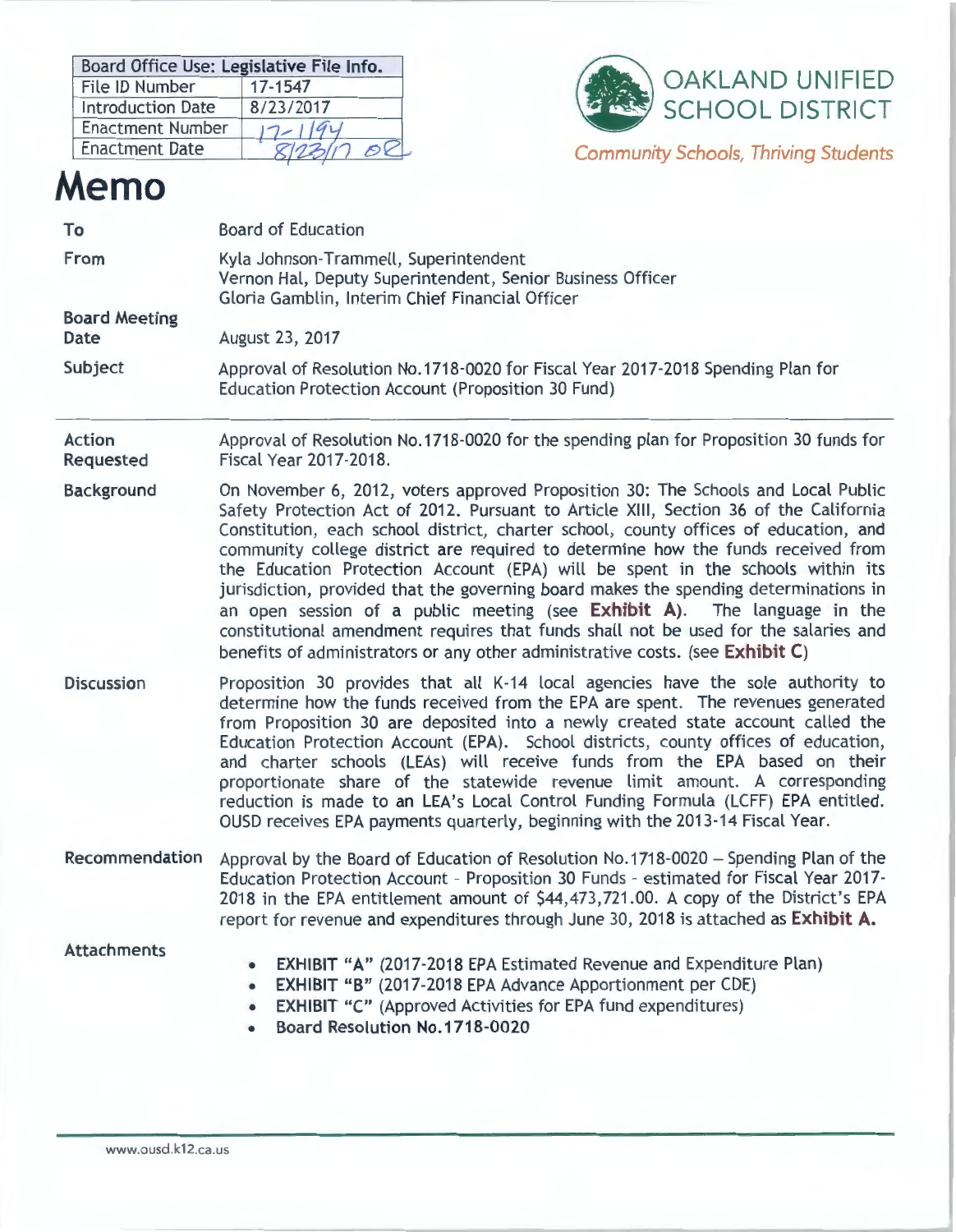## **BOARD OF EDUCATION OF THE OAKLAND UNIFIED SCHOOL DISTRICT**

## **RESOLUTION NO. 1718-0020 SPENDING OF THE EDUCATION PROTECTION ACT** - **PROPOSITION 30 FUNDS** - **FISCAL YEAR 2017-2018**

**WHEREAS,** the voters approved Proposition 30 on November 6, 2012;

**WHEREAS,** Proposition 30 added Article XIII, Section 36 to the California Constitution effective November 7, 2012;

**WHEREAS,** the provisions of Article XIII, Section 36(e) create in the state General Fund an Education Protection Account to receive and disburse the revenues derived from the incremental increases in taxes imposed by Article XIII, Section 36(f);

WHEREAS, before June 30<sup>th</sup> of each year, the Director of Finance shall estimate the total amount of additional revenues, less refunds that will be derived from the incremental increases in tax rates made pursuant to Article XIII, Section 36(f) that will be available for transfer into the Education Protection Account during the next fiscal year;

**WHEREAS,** if the sum determined by the State Controller is positive, the State Controller shall transfer the amount calculated into the Education Protection Account within ten days preceding the end of the fiscal year;

**WHEREAS,** all monies in the Education Protection Account are hereby continuously appropriated for the support of school districts, county offices of education, charter schools and community college districts;

**WHEREAS,** monies deposited in the Education Protection Account shall not be used to pay any costs incurred by the Legislature, the Governor or any agency of state government;

**WHEREAS,** a community college district, county office of education, school district, or charter school shall have the sole authority to determine how the monies received **from** the Education Protection Account are spent in the school or schools within its jurisdiction;

**WHEREAS,** the governing board of the district shall make the spending determinations with respect to monies received **from** the Education Protection Account in open session of a public meeting of the governing board;

**WHEREAS,** the monies received from the Education Protection Account shall not be used for salaries or benefits for administrators or any other administrative cost;

**WHEREAS,** each community college district, county office of education, school district and charter school shall annually publish on its Internet website an accounting of how much money was received from the Education Protection Account and how that money was spent;

**WHEREAS,** the annual independent financial and compliance audit required of community college districts, county offices of education, school districts and charter schools shall ascertain and verify whether the funds provided **from** the Education Protection Account have been properly disbursed and expended as required by Article XIII, Section 36 of the California Constitution;

**WHEREAS,** expenses incurred by community college districts, county offices of education, school districts and charter schools to comply with the additional audit requirements of Article XIII, Section 36 may be paid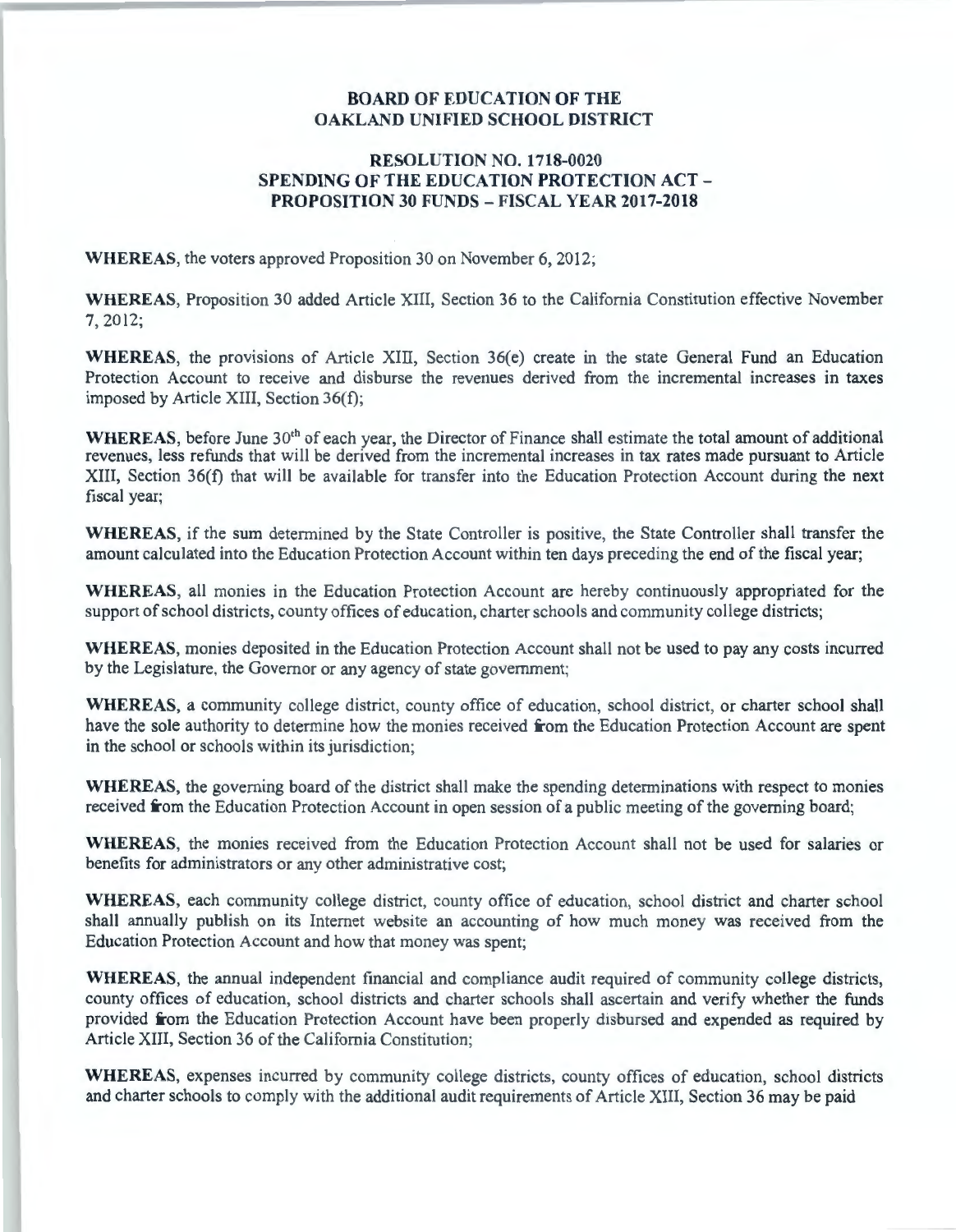with funding from the Education Protection Act and shall not be considered administrative costs for purposes of Article XIII, Section 36.

## **NOW, THEREFORE, BE IT RESOLVED:**

1. The monies received from the Education Protection Account shall be spent as required by Article XIII, Section 36 and the spending determinations on how the money will be spent shall be made in open session of a public meeting of the governing board of **Oakland Unified School District;** and

2. In compliance with Article XIII, Section  $36(e)$ , with the California Constitution, the Governing Board of the **Oakland Unified School District** has determined to spend the monies received from the Education Protection Act - \$44,473,721.00 - attached as Exhibit "A."

#### **PASSED BY THE FOLLOWING VOTE:**

Ayes: Roseann Torres, Aimee Eng, Jumoke Hinton Hodge, Jody London, Vice President Nina Senn, President James Harris

Nays: None

Abstained: None

Absent: Shanthi Gonzales

We, James Harris and Kyla Johnson-Trammell, President and Secretary of the Board of Education of the Oakland Unified School District, respectively, do herby certify that the foregoing Resolution was duly approved and adopted by the Board of Education of said District at a Regular Meeting held on the 23<sup>rd</sup> Day of August, 2017 with a copy of the Resolution being on file in the Office of the Board of Education of the District.

By:  $M^{(1)}$ 

James Harris, President Board of Education

Kyla Johnson-Trammell, Secretary Board of Education

| Board Office Use: Legislative File Info. |           |
|------------------------------------------|-----------|
| File ID Number                           | 17-1547   |
| <b>Introduction Date</b>                 | 8/23/2017 |
| <b>Enactment Number</b>                  | 17-1194   |
| <b>Enactment Date</b>                    | 8/23/2017 |

**Resolution No. 1718-0020**  Page 2

OAKLAND UNIFIED SCHOOL DISTRICT **ND UNIFIED SURVEY**<br>Office of General Counsel Office of General Counsel<br>OVED FOR FORM & SUBSTANCE Attorney at Law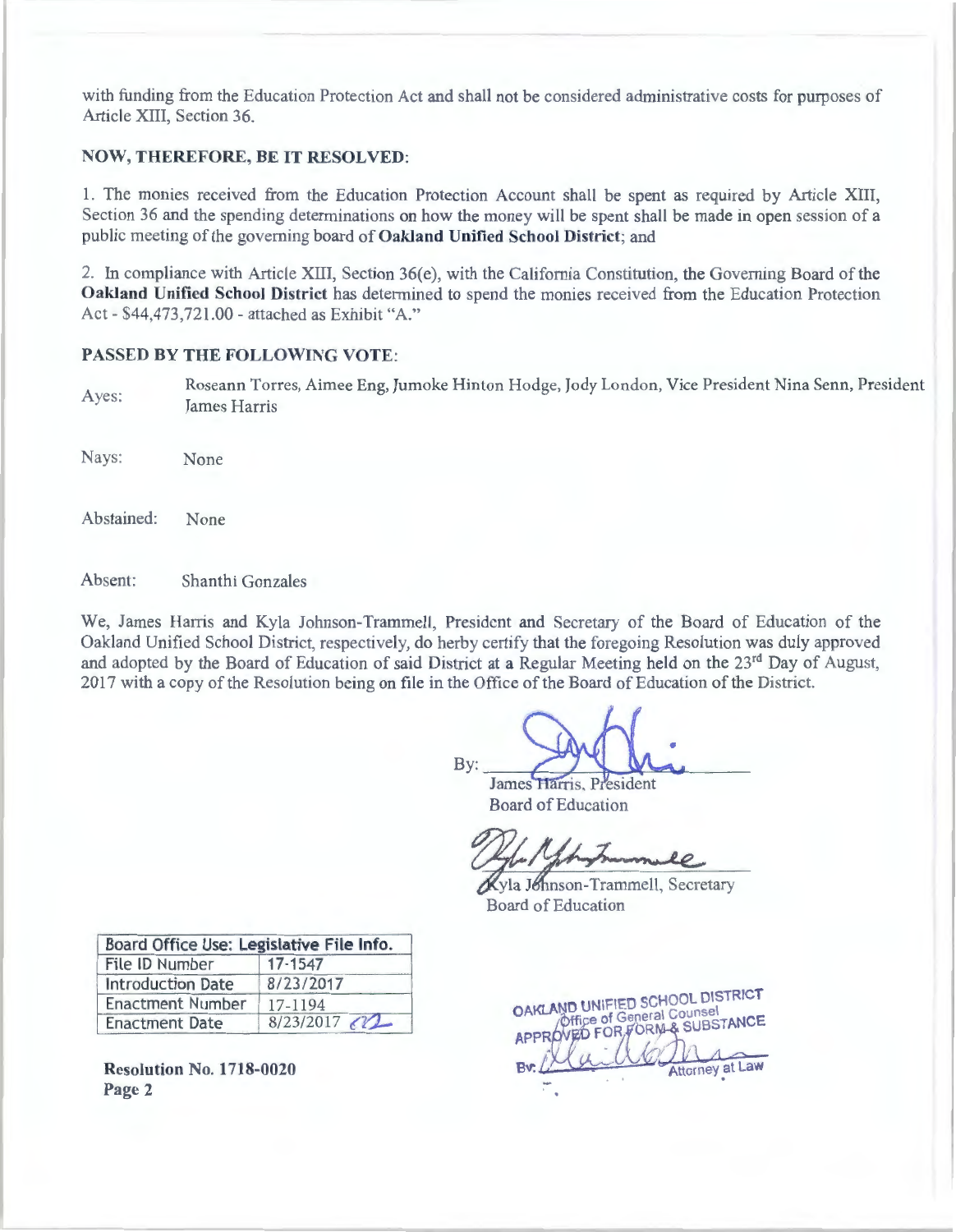## **EXHIBIT A**

2017-18 Education Protection Account Program by Resource Report (Detail Expenditures by Function)

## **Oakland Unified School District Expenditures through: June 30, 2018 For Fund 01, Resource 1400 Education Protection Account**

| Description                                                                        | <b>Object Codes</b>   | <b>Amount</b>   |
|------------------------------------------------------------------------------------|-----------------------|-----------------|
| AMOUNT AVAILABLE FOR THIS FISCAL YEAR                                              |                       |                 |
| <b>Adjusted Beginning Fund Balance</b>                                             | 9791-9795             |                 |
| <b>Revenue Limit Sources</b>                                                       | 8010-8099             | \$44,473,721.00 |
| <b>Federal Revenue</b>                                                             | 8100-8299             |                 |
| <b>Other State Revenue</b>                                                         | 8300-8599             |                 |
| <b>Other Local Revenue</b>                                                         | 8600-8799             |                 |
| All Other Financing Sources and Contributions                                      | 8900-8999             |                 |
| Deferred Revenue                                                                   | 9650                  |                 |
| <b>TOTAL AVAILABLE</b>                                                             |                       | \$44,473,721.00 |
|                                                                                    | <b>Function Codes</b> | <b>Amount</b>   |
| <b>EXPENDITURES AND OTHER FINANCING USES</b>                                       |                       |                 |
| Instruction                                                                        | 1000-1999             | \$44,473,721.00 |
| <b>Instruction-Related Services</b>                                                | 2100-2150             |                 |
| Instruction Supervision and Administration                                         | 2100-2150             |                 |
| AU of a Multidistrict SELPA                                                        | 2200                  |                 |
| Instruction Library, Media, and Technology                                         | 2420                  |                 |
| <b>Other Instructional Resources</b>                                               | 2490-2495             |                 |
| <b>School Administration</b>                                                       | 2700                  |                 |
| <b>Pupil Services</b>                                                              |                       |                 |
| <b>Guidance and Counseling Services</b>                                            | 3110                  |                 |
| <b>Psychological Services</b>                                                      | 3120                  |                 |
| <b>Attendance and Social Work Services</b>                                         | 3130                  |                 |
| <b>Health Services</b>                                                             | 3140                  |                 |
| Speech Pathology and Audiology Services                                            | 3150                  |                 |
| <b>Pupil Testing Services</b>                                                      | 3160                  |                 |
| <b>Pupil Transportation</b>                                                        | 3600                  |                 |
| <b>Food Services</b>                                                               | 3700                  |                 |
| <b>Other Pupil Services</b>                                                        | 3900                  |                 |
| <b>Ancillary Services</b>                                                          | 4000-4999             |                 |
| <b>Community Services</b>                                                          | 5000-5999             |                 |
| Enterprise                                                                         | 6000-6999             |                 |
| <b>General Administration</b>                                                      | 7000-7999             |                 |
| <b>Plant Services</b>                                                              | 8000-8999             |                 |
| Other Outgo                                                                        | 9000-9999             |                 |
| TOTAL EXPENDITURES AND OTHER FINANCING USES                                        |                       | \$44,473,721.00 |
| <b>BALANCE (Total Available minus Total Expenditures and Other Financing Uses)</b> |                       | \$              |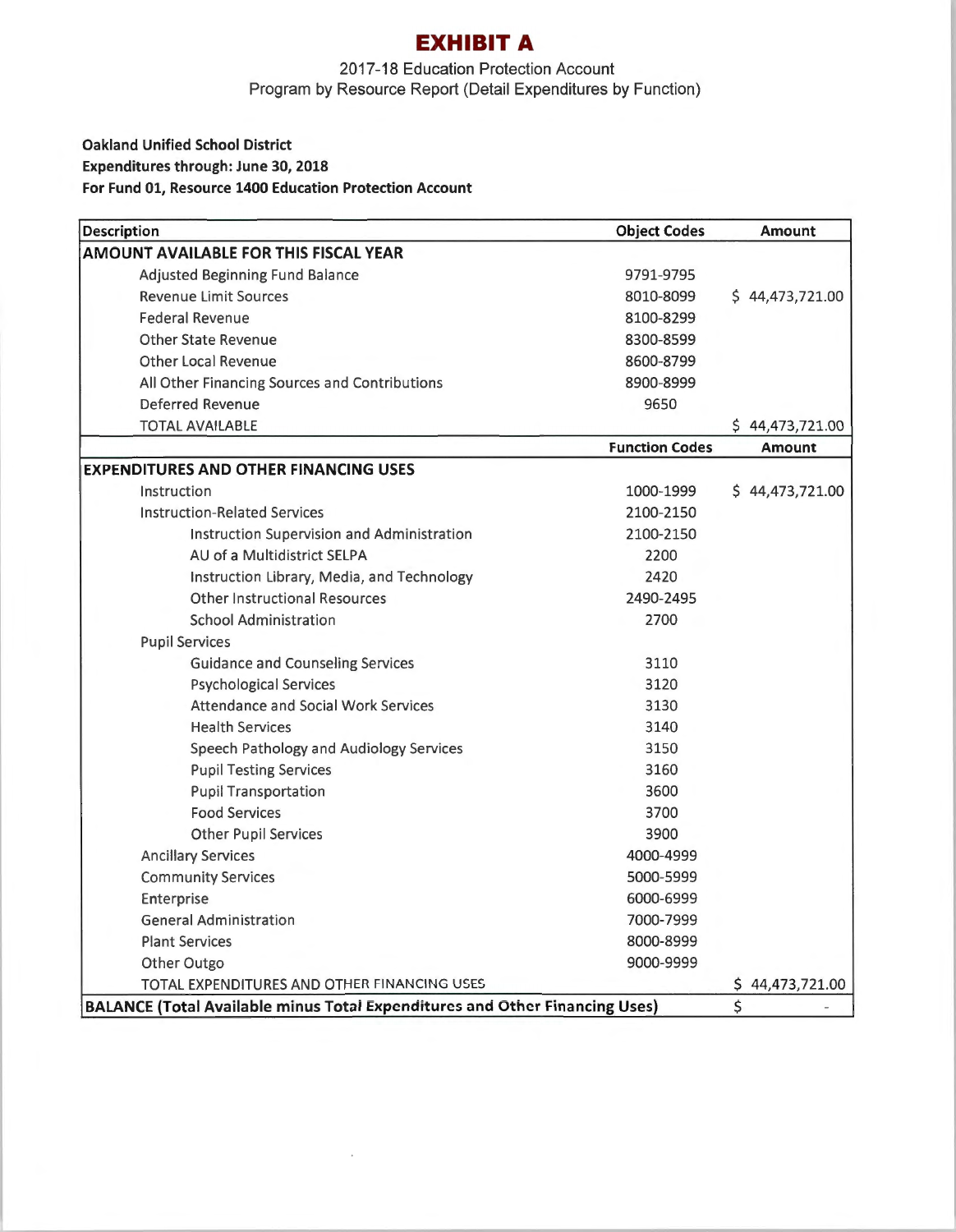#### CALIFORNIA DEPARTMENT OF EDUCATION

**201 7-18 Advance Apportionment** 

**Principal Apportionment Summary** 

**Legend:**  AB 602: Assembly Bill 602, ADA: Average Daily Attendance,

COE: County Office of Education, **LCFF: Local Control Funding Formula, PY: Prior Year** 

**Payment Type: 1 = Paid pursuant to California Education**  Code (EC) Section 14041(al(2) 2 = Paid pursuant to EC Section 14041(al(7)

3 = Paid pursuant to EC Section 14041(a)(8)

## **EXHIBIT B**

CALIFORNIA DEPARTMENT OF EDUCATION 2017-18 Advance Apportionment

Principal Apportionment Summary

| <b>County</b><br><b>District</b><br>Code | nal<br>Code<br>Agency    | <b>District Type</b> | $(0000 - 8011)$        | <b>LCFF State Aid Special Education AB 602</b><br>$(6500 - 8311)$ | <b>Total Principal</b><br>Apportionment | as of 2017-18 Advance<br>$(1400 - 8012)$                        | (Line A-1 + Line A-2 + Line A-<br>$3 + EPA$           |
|------------------------------------------|--------------------------|----------------------|------------------------|-------------------------------------------------------------------|-----------------------------------------|-----------------------------------------------------------------|-------------------------------------------------------|
|                                          | Local<br><b>Educatio</b> |                      | <b>School District</b> |                                                                   |                                         | <b>Education Protection</b><br><b>Account (EPA) Entitlement</b> | Total of LCFF State Aid and<br><b>EPA Entitlement</b> |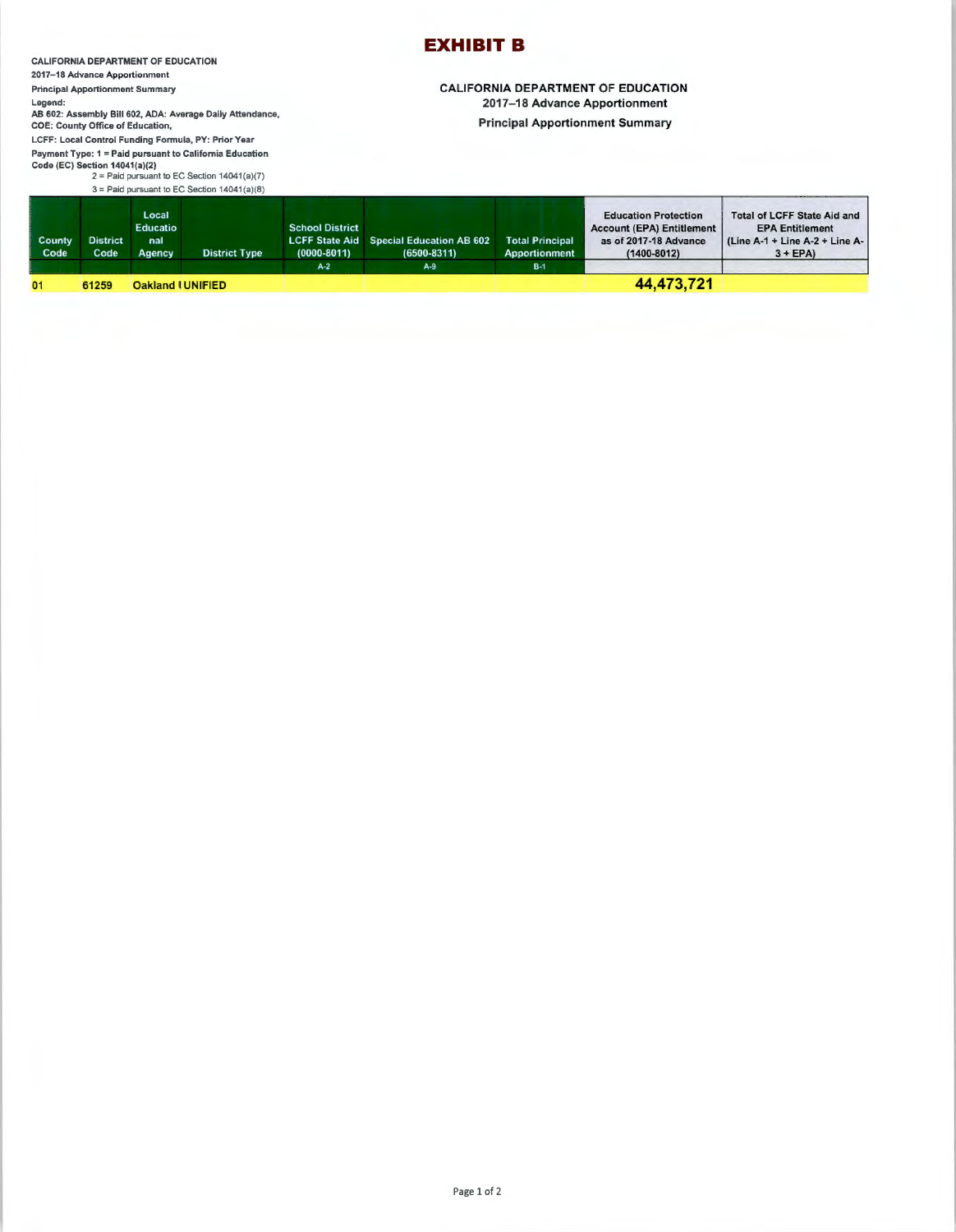#### **EXHIBIT C:** Approved Activities for EPA Fund Expenditures

## Specifically, for what types of activities may **EPA** funds be used?

Except as provided below for COEs, the following tables of SACS functions show the activities for which EPA funds may and may not be used:

#### **1000-1999 INSTRUCTION**

| <b>SACS Function</b>                                                            | <b>Chargeable to EPA?</b> |
|---------------------------------------------------------------------------------|---------------------------|
| 1000<br>Instruction                                                             | Yes                       |
| 1110 Special Education: Separate Classes                                        | Yes                       |
| 1120 Special Education: Resource Specialist Instruction                         | Yes                       |
| 1130 Special Education: Supplemental Aids and<br>Services in Regular Classrooms | Yes                       |
| 1180 Special Education: Nonpublic Agencies/Schools                              | Yes                       |
| 1190 Special Education: Other Specialized Instructional<br>Services             | Yes                       |

#### **2000-2999 INSTRUCTION-RELATED SERVICES**

|            | <b>SACS Function</b>                                     | <b>Chargeable to EPA?</b> |
|------------|----------------------------------------------------------|---------------------------|
| 2100       | Instructional Supervision and Administration             | <b>No</b>                 |
| 2110       | Instructional Supervision (optional)                     | <b>No</b>                 |
| 2120       | Instructional Research (optional)                        | No                        |
|            | 2130 Curriculum Development (optional)                   | <b>No</b>                 |
|            | 2140 In-house Instructional Staff Development (optional) | No                        |
| (optional) | 2150 Instructional Administration of Special Projects    | No                        |
|            | 2200 Administrative Unit (AU) of a Multidistrict SELPA   | No                        |
| 2420       | Instructional Library, Media, and Technology             | Yes                       |
| 2490       | <b>Other Instructional Resources</b>                     | Yes                       |
| 2495       | Parent Participation (optional)                          | Yes                       |
| 2700       | School Administration                                    | No                        |

#### **3000-3999 PUPIL SERVICES**

| <b>SACS Function</b>                         | <b>Chargeable to EPA?</b> |
|----------------------------------------------|---------------------------|
| 3110 Guidance and Counseling Services        | Yes                       |
| 3120 Psychological Services                  | Yes                       |
| 3130 Attendance and Social Work Services     | Yes                       |
| 3140 Health Services                         | Yes                       |
| 3150 Speech Pathology and Audiology Services | Yes                       |
| 3160 Pupil Testing Services                  | Yes                       |
| 3600 Pupil Transportation                    | Yes                       |
| 3700 Food Services                           | Yes                       |
| 3900 Other Pupil Services                    | Yes                       |

## **4000-4999 ANCILLARY SERVICES**

| <b>SACS Function</b>                           | <b>Chargeable to EPA?</b> |
|------------------------------------------------|---------------------------|
| 4000 Ancillary Services                        | Yes                       |
| 4100 School-Sponsored Co-curricular (optional) | Yes                       |
| 4200 School-Sponsored Athletics (optional)     | Yes                       |
| 4900 Other Ancillary Services (optional)       | Yes                       |

#### **5000-5999 COMMUNITY SERVICES**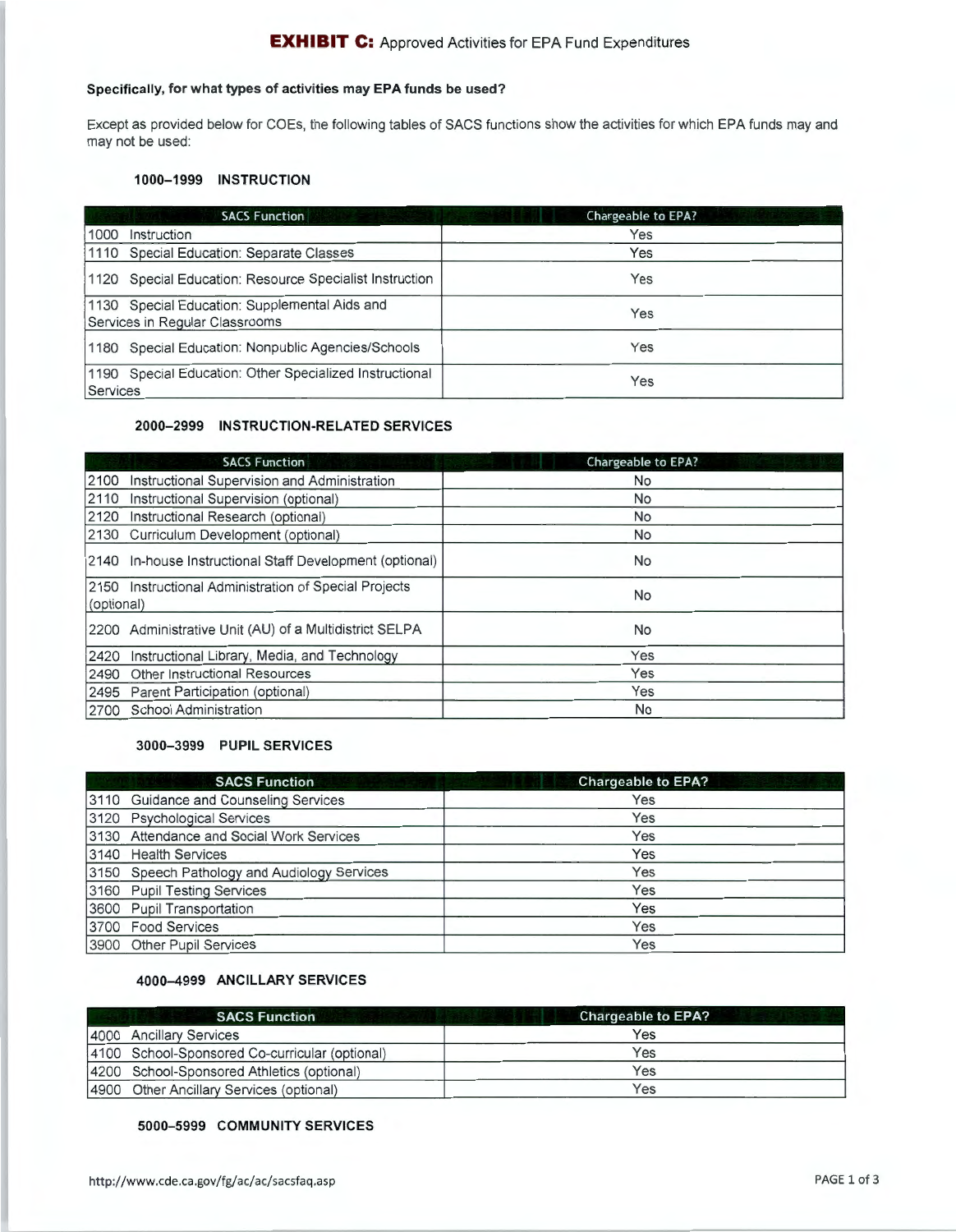| <b>SACS Function</b>                      | <b>Chargeable to EPA?</b> |
|-------------------------------------------|---------------------------|
| <b>15000 Community Services</b>           | Yes                       |
| [5100 Community Recreation (optional)     | Yes                       |
| [5400 Civic Services (optional)           | Yes                       |
| [5900 Other Community Services (optional) | Yes                       |

#### **6000-6999 ENTERPRISE**

| <b>SACS Function</b> | <b>Chargeable to EPA?</b> |
|----------------------|---------------------------|
| 6000<br>Enterprise   | <b>N</b> C                |

#### **7000-7999 GENERAL ADMINISTRATION**

|            | <b>SACS Function</b>                                  | <b>Chargeable to EPA?</b> |
|------------|-------------------------------------------------------|---------------------------|
|            | 7100 Board and Superintendent                         | No                        |
| 7110       | Board                                                 | No                        |
| 7120       | Staff Relations and Negotiations (optional)           | <b>No</b>                 |
| 7150       | Superintendent (optional)                             | <b>No</b>                 |
|            | 7180 Public Information (optional)                    | <b>No</b>                 |
| 7190       | External Financial Audit-Single Audit                 | <b>No</b>                 |
| 7191       | <b>External Financial Audit-Other</b>                 | <b>No</b>                 |
| 7200       | Other General Administration                          | <b>No</b>                 |
| 7210       | <b>Indirect Cost Transfers</b>                        | <b>No</b>                 |
| 7300       | Fiscal Services (optional)                            | No                        |
| 7310       | Budgeting (optional)                                  | No                        |
|            | 7320 Accounts Receivable (optional)                   | <b>No</b>                 |
|            | 7330 Accounts Payable (optional)                      | <b>No</b>                 |
| 7340       | Payroll (optional)                                    | No                        |
|            | 7350 Financial Accounting (optional)                  | No                        |
|            | 7360 Project-Specific Accounting (optional)           | No                        |
|            | 7370 Internal Auditing (optional)                     | <b>No</b>                 |
|            | 7380 Property Accounting (optional)                   | No                        |
|            | 7390 Other Fiscal Services (optional)                 | <b>No</b>                 |
|            | 7400 Personnel/Human Resources Services (optional)    | <b>No</b>                 |
|            | 7410 Staff Development (optional)                     | <b>No</b>                 |
|            | 7430 Credentials (optional)                           | <b>No</b>                 |
|            | 7490 Other Personnel/Human Resources Services         |                           |
| (optional) |                                                       | <b>No</b>                 |
|            | 7500 Central Support (optional)                       | <b>No</b>                 |
| (optional) | 7510 Planning, Research, Development, and Evaluation  | <b>No</b>                 |
|            | 7530 Purchasing (optional)                            | <b>No</b>                 |
|            | 7540 Warehousing and Distribution (optional)          | <b>No</b>                 |
|            | 7550 Printing, Publishing, and Duplicating (optional) | <b>No</b>                 |
|            | 7600 All Other General Administration (optional)      | <b>No</b>                 |
|            | 7700 Centralized Data Processing                      | <b>No</b>                 |
|            |                                                       |                           |

### **8000-8999 PLANT SERVICES**

| <b>SACS Function</b>                                   | <b>Chargeable to EPA?</b> |
|--------------------------------------------------------|---------------------------|
| 8100 Plant Maintenance and Operations                  | Yes                       |
| 8110 Maintenance (optional)                            | Yes                       |
| 8200 Operations (optional)                             | Yes                       |
| 8300 Security (optional)                               | Yes                       |
| 8400 Other Plant Maintenance and Operations (optional) | Yes                       |
| 8500 Facilities Acquisition and Construction           | Yes                       |